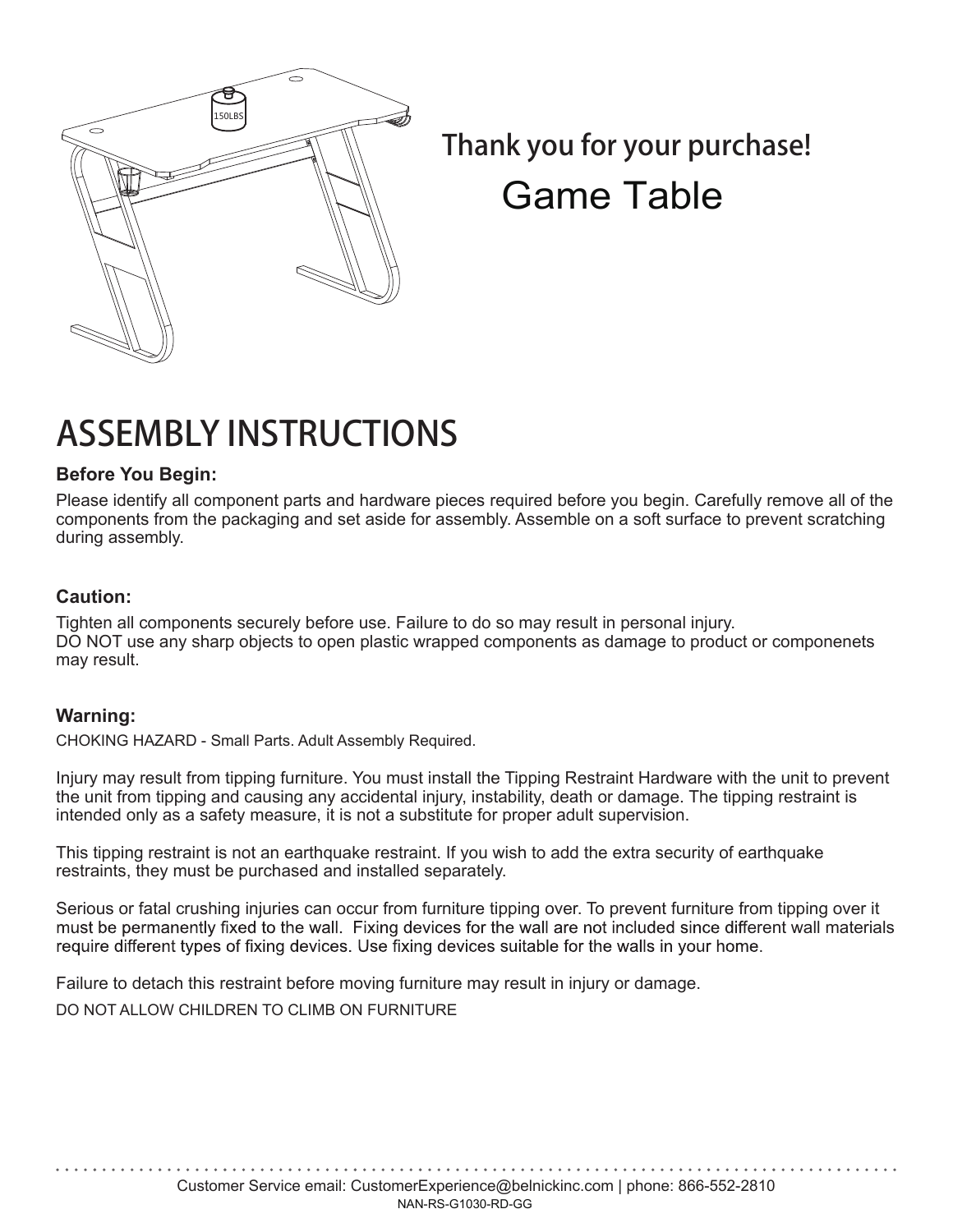### **PARTS**

|    | 1PC |
|----|-----|
| 2. | 1PC |
| 3. | 1PC |
|    | 2PC |

| A |                                 | M6x12<br>4PCS |
|---|---------------------------------|---------------|
| B |                                 | M8x15<br>8PCS |
| C | O DESCRIPTION OF REAL PROPERTY. | M6x30<br>4PCS |
| D |                                 | 2PCS          |
| E |                                 | 4PCS          |
| G |                                 | 1PC           |
| Н |                                 | 1PC           |
|   |                                 | 1PC           |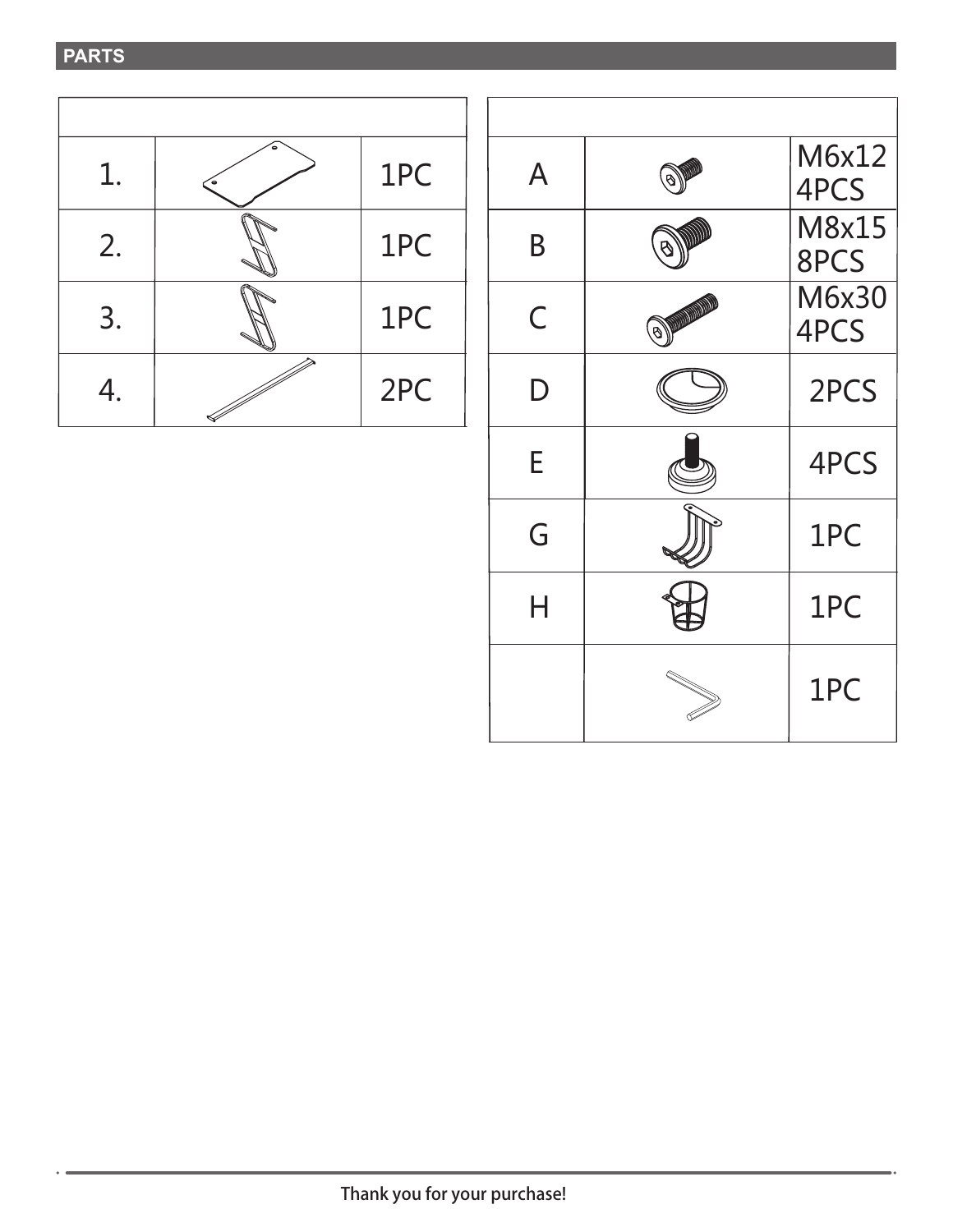**STEP 1**





## **STEP 2**





 $\ddot{\phantom{a}}$ 

*Thank you for your purchase!*